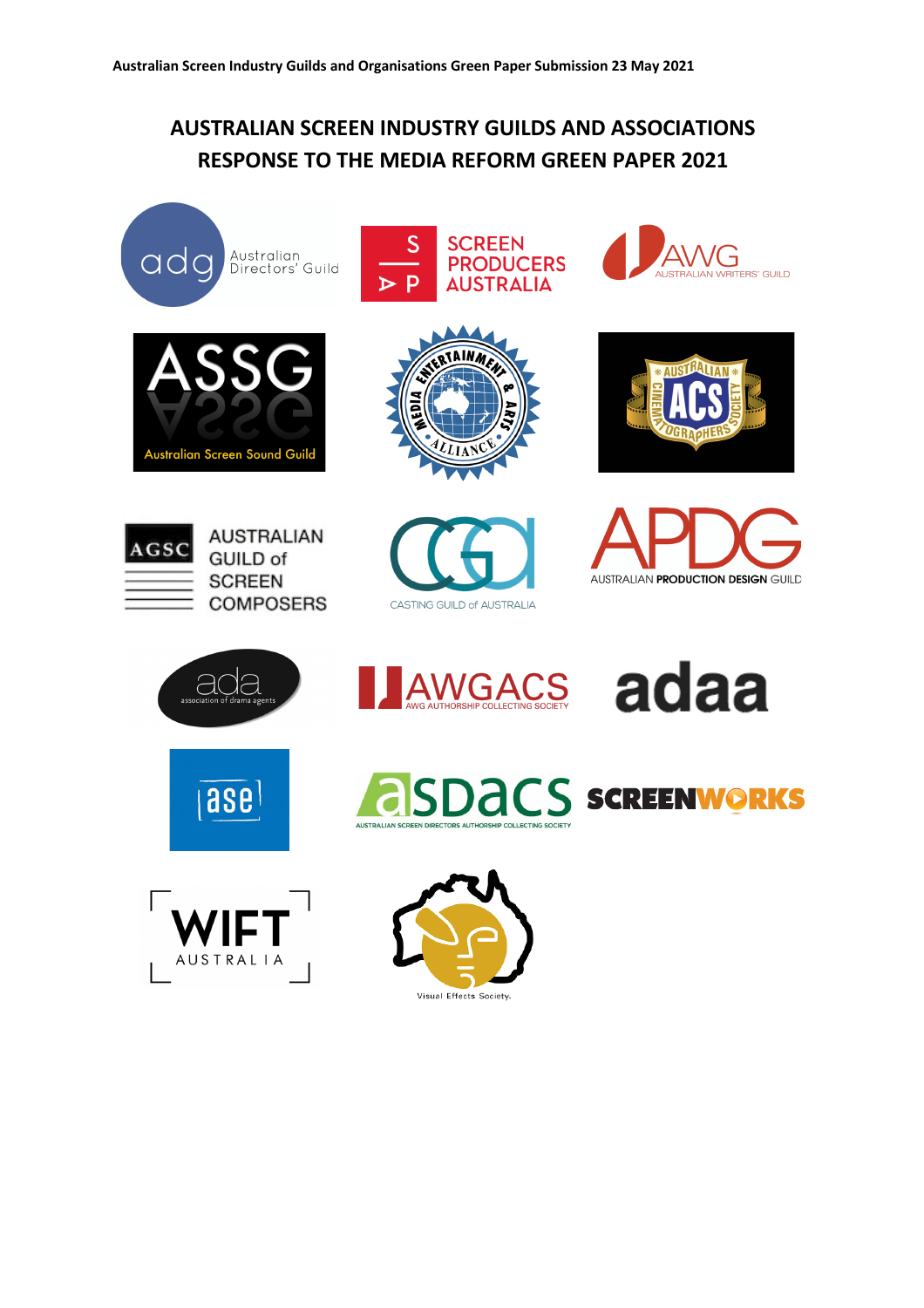# **Australian Screen Industry Guilds and Organisations Green Paper Submission 23 May 2021**

The Australian screen industry guilds and associations believe that regulation is urgently needed to ensure that Australians continue to see Australian stories on their screens.

The ability and opportunity to tell Australian stories, from our own perspective and in our own voice was the result of a nationally significant public campaign: the *TV: Make It Australian* campaign in the 1960s and 1970s when Australian shows represented just 1% of content shown on television. The broadcast quota rules were introduced to remedy a 'market failure': viewing audience and the market for Australian content is small, making Australian content comparatively expensive to produce and access compared to the cost of acquiring international content in English. The government stepped in to ensure quality local content could be made and Australians were finally given the ability and opportunity to tell Australian stories. These stories have since helped to bring tourism to our country, enhanced our reputation overseas, and allowed us to define our identity on an international scale. Time and time again, the Australian public has shown that it is keen to see local content and support for the local content quotas is well documented.<sup>1</sup> Our local screen production industry contributed over \$3 billion in value to the economy and over 25,000 full-time jobs in 2015.<sup>2</sup> This industry brings together thousands of workers and businesses, whose crafts and skillsets run the gamut of creative endeavours, technical mastery and logistical problem-solving.

However, the quota system has not kept pace with new modes of delivery and accessibility and is in urgent need of reform. In particular, it did not anticipate the rise of streaming-video-on-demand (SVOD) platforms such as Stan, Netflix, Amazon Prime and Disney+, or advertising-video-on-demand (AVOD) platforms such as YouTube, Google and Facebook. These companies are immensely profitable and yet have no obligation to contribute to the local market they operate in. For years, the industry has been united in calling on the government to act to ensure that SVODs and AVODs give back to Australian audiences and the local screen sector.

We want to see a robust and sustainable Australian screen industry and we want to see high-quality, commercially viable and internationally competitive Australian content on our screens. We therefore support the following reforms:

- 1. An investment obligation on SVOD and AVOD platforms of 20%. Eligible service providers must be required to reinvest 20% of their Australian-sourced revenue<sup>3</sup> into commissioning new Australian content. Acquisitions should not be eligible for meeting any regulatory obligation.
- 2. Service providers should be subject to this obligation provided that they have at least **500,000 subscribers or registered users** and **AU\$50 million per annum** in Australian revenue. The investment obligation should apply to all types of SVOD, AVOD and broadcaster video-on-demand (BVOD) services with no exemption for services owned by a corporate structure that also owns a broadcasting licence.
- 3. Eligible service providers must comply with genre sub-quotas for drama, children's television and documentary and these quotas must come with promotion and discoverability requirements.
- 4. Eligible service providers should be required to spend 80% of their expenditure obligation on the local independent sector.
- 5. An increase in the direct funding of the public broadcasters who have been left with the sole responsibility of programming vulnerable genres such as children's television for local audiences.
- 6. Regulation of the streaming platforms to be implemented by **1 January 2022** to reignite a contracted local production sector and cushion the blow from the loss of \$100 million in Australian content per annum.

#### **Australian content reinvestment obligation of 20%**

It's essential that Australians continue to have access to new, diverse programming to choose from, available on the platforms we use. Streaming platforms have benefited enormously from the COVID-19 pandemic and

<sup>&</sup>lt;sup>1</sup> See Screen Australia, 'Currency Report' (2016) and Screen Australia, 'Convergence Review' (2011).

<sup>2</sup> Screen Australia, Currency Report (2016), 5.

<sup>&</sup>lt;sup>3</sup> Based on the Australian SVOD market figures published by PwC. See PwC, 'Australian Entertainment & Media Outlook 2020-2024' report, 32-3 (2020).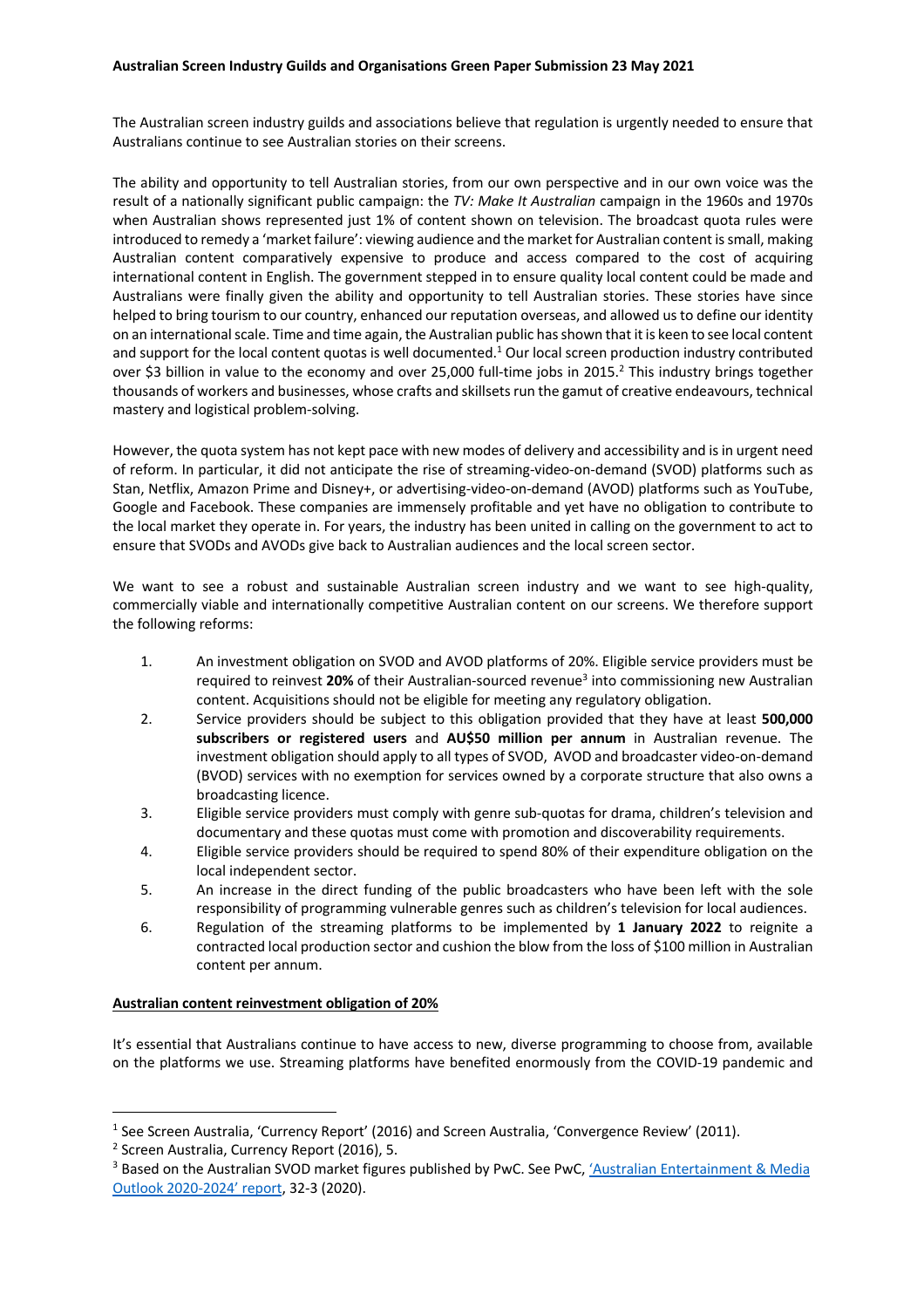## **Australian Screen Industry Guilds and Organisations Green Paper Submission 23 May 2021**

enjoyed significant increases in their subscriptions while Australian broadcasters' revenues and employment levels continued to fall.

We must look to international precedent in SVOD and AVOD regulation. In Canada and France, there has been a strong push for these platforms to invest in the local screen industries of the countries they operate in. The Green Paper's proposed reinvestment obligation of 5% falls far short of these international responses. The partial deregulation of the commercial free-to-air broadcasters in 2020 will result in an estimated annual loss of \$100 million of local content and the proposed 5% quota obligation will barely be enough to compensate for this. Modelling by Screen Producers Australia shows that a 20% rate of obligation would deliver approximately \$366 million in Australian content investment annually, driving an additional 10,000 industry jobs creating over 300 hours of Australian content to streaming audiences each year.

The investment requirement should only be able to be acquitted through **newly commissioned Australian programs.** Expenditure on licensing and acquisitions should not be eligible for meeting the regulatory obligation.

#### **Eligibility requirements**

A service provider should be subject to the above reinvestment obligations if they have at least **500,000 subscribers or registered users** and generate **AU\$50 million per annum** in Australian-sourced revenue. The investment obligation should apply to all types of SVODs, BVODs and AVODs with no exemption for services owned by a corporate structure that also owns a broadcasting licence.

#### **Genre sub-quotas**

In introducing the reinvestment obligations, these eligible service providers should be subject to an additional genre sub-quota, triggered by their engagement with non-Australian content in that genre (including drama, documentary, and children's content). A proportion of the regulatory obligation should also be acquitted through commissioning of First Nations content.

# **Discoverability requirements**

An expenditure model must also come with transmission and promotion obligations. In the absence of a transmission obligation to deliver and promote the content to Australian audiences, a service could potentially invest in Australian productions that intentionally or inadvertently might not be seen by Australians.

#### **Minimum requirement to engage with the independent sector**

Eligible service providers must be required to work with independent Australian production companies. A minimum requirement of 80% of their expenditure obligation should be spent on the independent sector to avoid a situation where the majority of regulated production is completed in-house. Such a trend would lead to a substantial reduction in commissioning opportunities, which are a necessary part of sustaining a diverse production sector. The presence of multiple participants in the industry establishes a diversity of pathways for creative professionals, which is the means by which a diversity of ideas is delivered into the content ecosystem.

# **Increase to direct funding of public broadcasters**

The public broadcasters are not subject to local content quotas as the commercial television broadcasters, but their contribution to the local screen industry is essential. We strongly support increased funding to the ABC and SBS to ensure they can continue to commission new Australian scripted drama, children's content and documentary.

Free from commercial considerations, public broadcasters have historically commissioned landmark work that has pushed the envelope in terms of the kinds of stories being told and the diversity of Australians represented